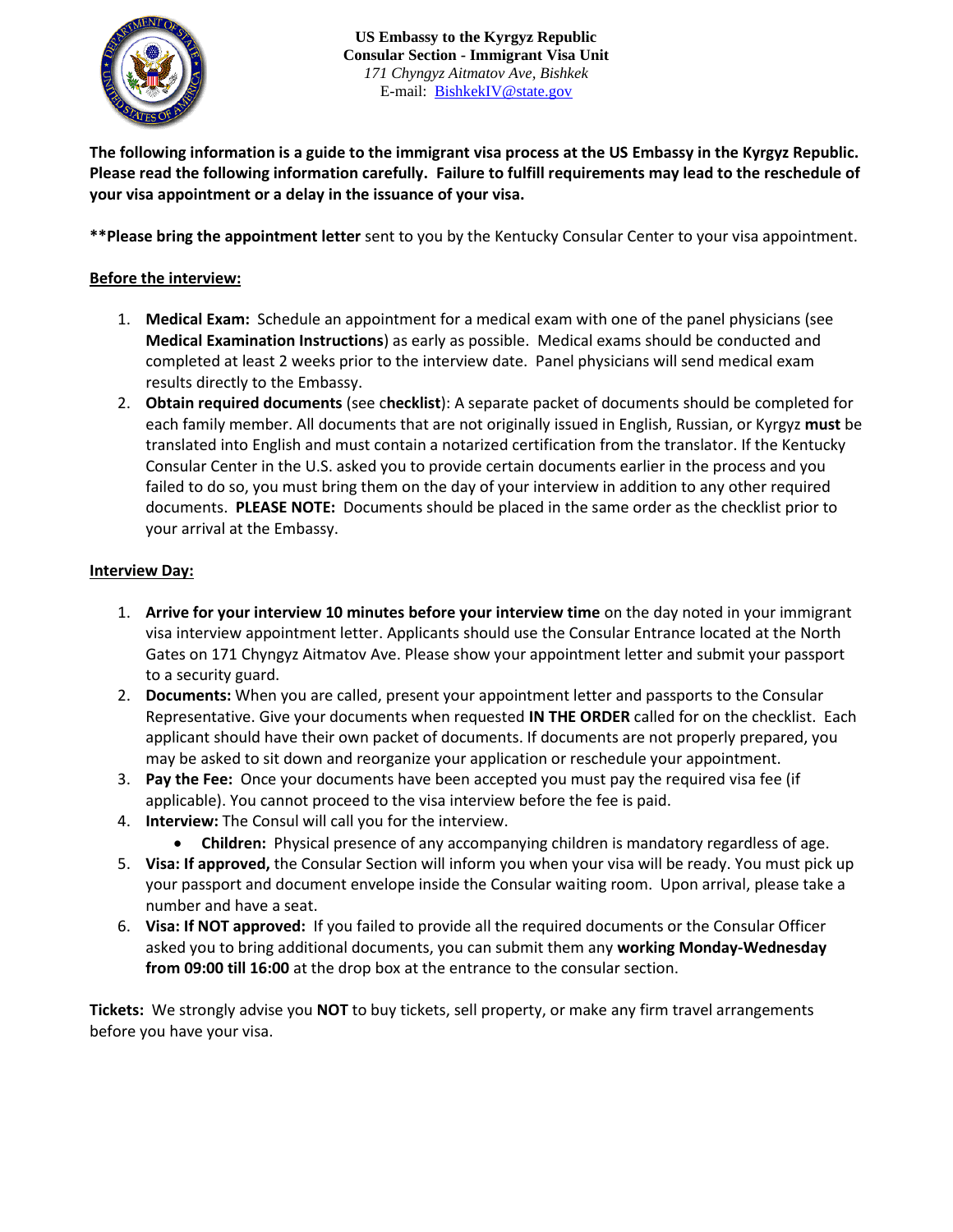

## **DiversityVisa**

### **Required Documents:**

### 1. **Two Photographs**

- photo size 5x5 cm
- white background,
- taken during the last 6 months
- without hats and eyeglasses
- 2. **DS-260 Confirmation Page** online application available at [http://travel.state.gov/content/visas/english/forms/online-immigrant-visa-forms.html.](http://travel.state.gov/content/visas/english/forms/online-immigrant-visa-forms.html)
- 3. **Original Passport** valid minimum 12 months after interview date
- 4. **Original Birth Certificate** of the applicant +copy
- 5. **Original Marriage Certificate** of the applicant (if applicable) + copy
- 6. **Proof of Dissolution of prior marriage for petitioner and applicant (if applicable)**
	- Original Divorce Certificate + copy. For U.S. divorces, a copy **certified** by a court or relevant county authority (with raised seal/color stamp) is acceptable.
	- Original Death Certificate + copy.
- 7. **Original Police Certificate** + copy

**If you live in Kyrgyzstan**

- You can obtain a police certificate from the Center for the provision of public services of the Ministry of Internal Affairs of the Kyrgyz Republic at 115 Kurmanjan Datka street, Bishkek, Kyrgyzstan**.** Contact Phone: [+996 312 266 418](https://www.google.com/search?q=%D0%A6%D0%B5%D0%BD%D1%82%D1%80+%D0%BF%D1%80%D0%B5%D0%B4%D0%BE%D1%81%D1%82%D0%B0%D0%B2%D0%BB%D0%B5%D0%BD%D0%B8%D1%8F+%D0%B3%D0%BE%D1%81%D1%83%D0%B4%D0%B0%D1%80%D1%81%D1%82%D0%B2%D0%B5%D0%BD%D0%BD%D1%8B%D1%85+%D1%83%D1%81%D0%BB%D1%83%D0%B3+%D0%9C%D0%92%D0%94+%D0%BA%D1%80&rlz=1C1GCEA_enUS973US973&oq=%D0%A6%D0%B5%D0%BD%D1%82%D1%80+%D0%BF%D1%80%D0%B5%D0%B4%D0%BE%D1%81%D1%82%D0%B0%D0%B2%D0%BB%D0%B5%D0%BD%D0%B8%D1%8F+%D0%B3%D0%BE%D1%81%D1%83%D0%B4%D0%B0%D1%80%D1%81%D1%82%D0%B2%D0%B5%D0%BD%D0%BD%D1%8B%D1%85+%D1%83%D1%81%D0%BB%D1%83%D0%B3+%D0%9C%D0%92%D0%94+%D0%BA%D1%80&aqs=chrome..69i57.18957j0j15&sourceid=chrome&ie=UTF-8)
- **If you live outside of Kyrgyzstan**
	- You can apply at the Consular Section of your nearest Embassy of Kyrgyzstan.
		- **Police certificates are required for all first and last names and dates of birth ever used**:
			- From the country of citizenship and country of the applicant's residence at the time of visa application if residence (including studying or service in the army) in such country exceeds six months after the age of 16.
			- From countries of previous residence, if residence (including studying or service in the army) there was for more than one year after the age of 16.
			- The certificate is valid for 24 months, unless limited by issuing authority.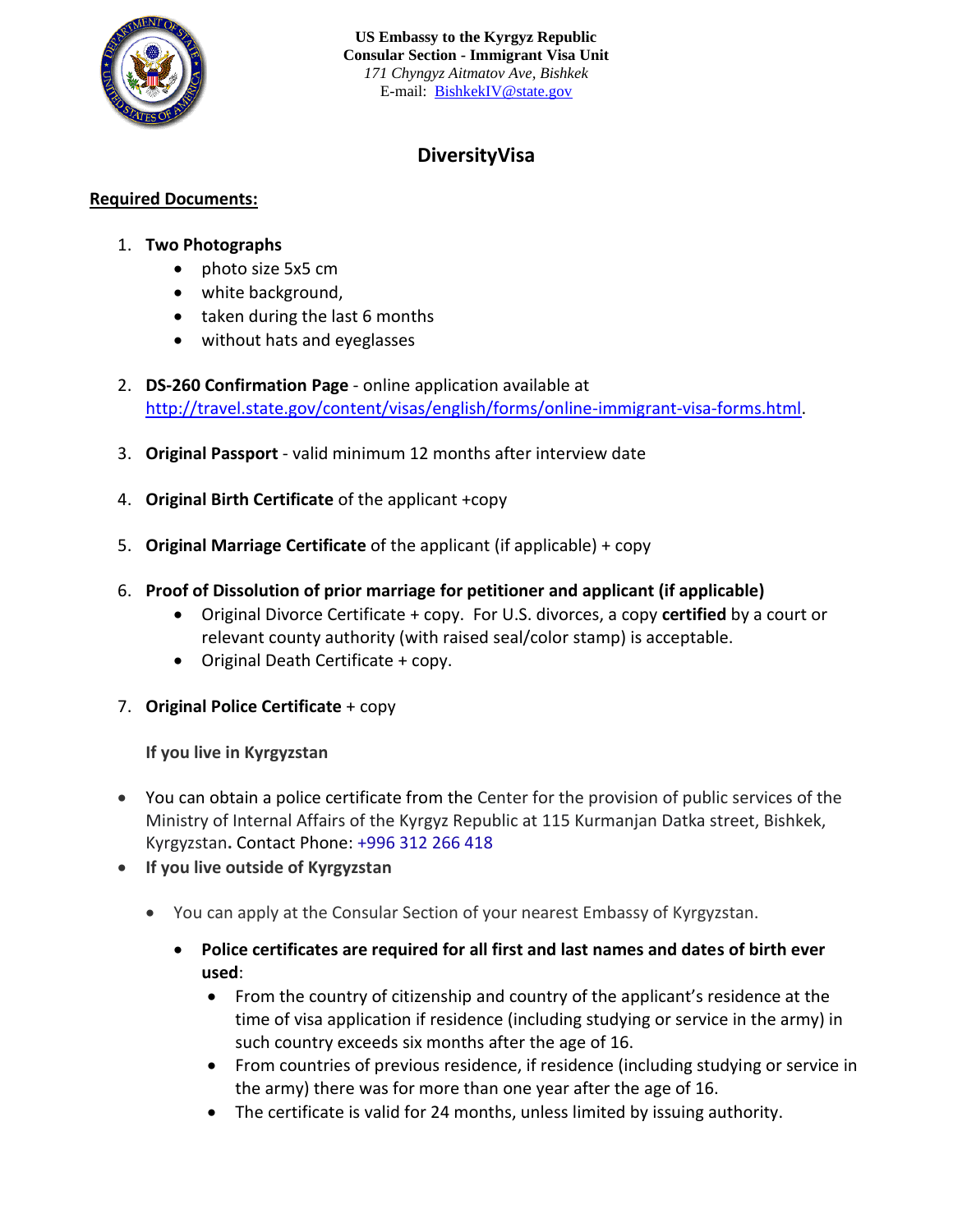

- 8. **Original Military Records** For men 18 and older should provide the military book with copy or «pripisnoye» certificate from military committee.
- 9. **Medical Exam Results** Medical exam must be completed no later than the Wednesday prior to your appointment.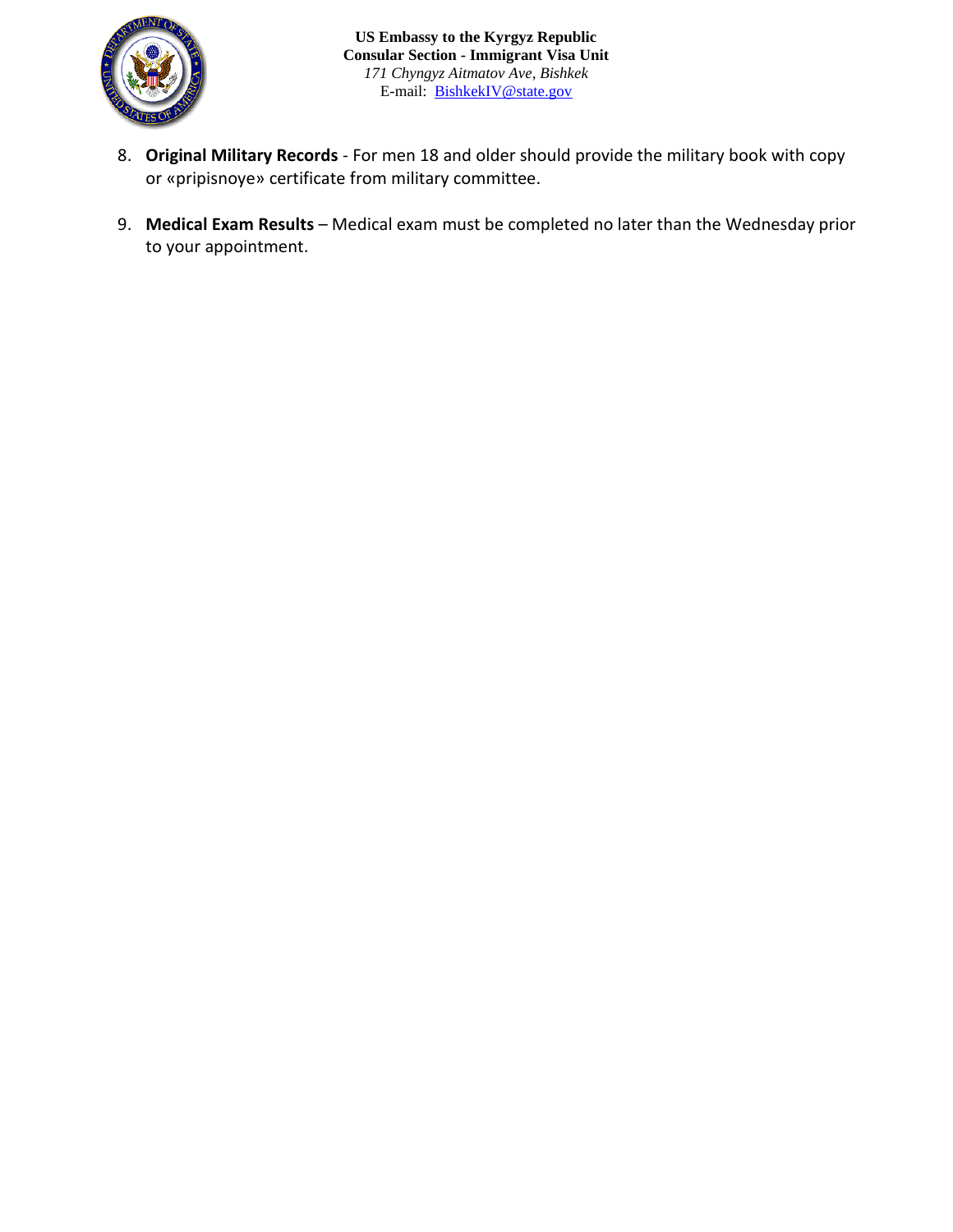

- 10. **The principal diversity visa applicant must have a high school education, or its equivalent, OR two years of qualifying work experience in the last five years immediately prior to application:**
	- **Education**: Submit original + copy of the certificate of completion equivalent to a U.S. diploma, school transcripts, or other evidence issued by the person or organization responsible for maintaining records, which specifies the completed course of study. The diversity visa selectee must have completed a 12-year course of elementary and secondary education in the U.S. or a comparable course of study in another country, sufficient in itself to qualify a student to apply for college admission. The following are not acceptable: Equivalency certificates (such as the G.E.D.) are not acceptable.

Vocational degrees that are not considered a basis for further academic study will not be considered equivalent to U.S. high school education.

- **Work Experience**: Submit original + copy of the documentation demonstrating that you have two years of qualifying work experience in the last five years immediately prior to application.
- 11. **Non-refundable Visa Fee** payment accepted in cash only, in either US dollars or KG soms payable at time of interview. We are unable to accept more than one currency in a single transaction. Bills should be in good condition. The medical exam fee is not included in the consular fee.
	- *DV - \$330 Consular Fee for each applicant*

## **Please Note:**

- A separate and complete packet of the required documents must be prepared for each family member applying for a visa (including adults and children).
- English translations are only required for documents that are not in Russian or Kyrgyz. Any foreign language document must be accompanied by a full English translation and a certification by the translator stating that:
	- *The translation is complete and correct; and*
	- *The translator is competent to translate the foreign language into English.*
- Any documents requested by NVC that you failed to provide must be presented at the time of interview.
- Children must be present at the interview.
- We advise all applicants to wait until your visa is approved and issued before buying tickets, selling property, or making travel plans.